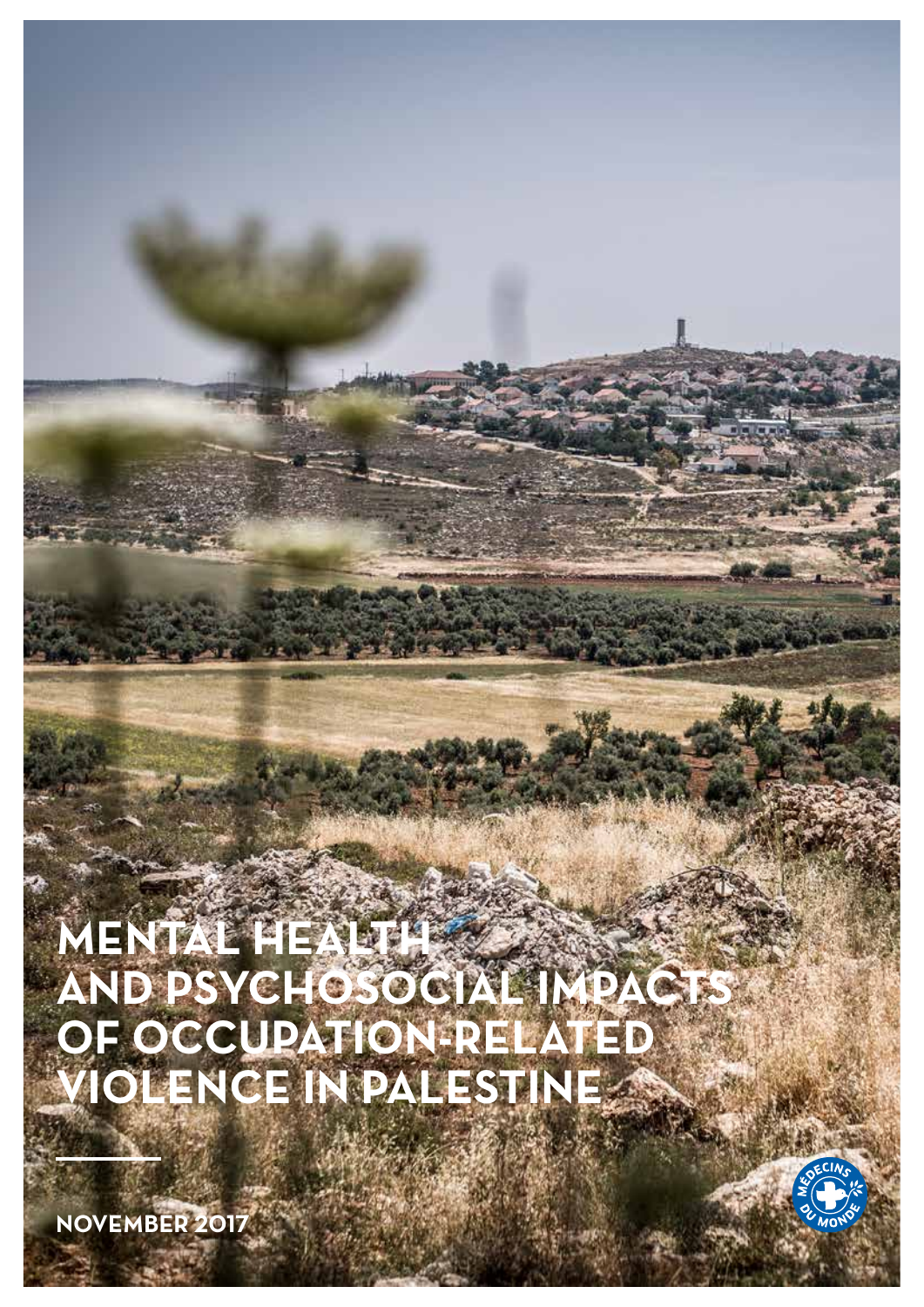*Médecins du Monde France (MdM) has been working in Palestine since 1996 and has been always considered since Mental Health and Psychosocial Support (MHPSS) as one of its core activities. Yet most of these problems are nurtured by harmful occupation policies which clearly affect the foundations of the Palestinian society and prevail its fulfilment. While 2017 marks anniversary of 50 years of occupation and 10 years of blockade in Gaza, it is more than time for the international community to take concrete action to have these daily violations on right to health immediately ceased.* 

"WHEN I ASKED THE CHILDREN TO DRAW THE SEA, ALMOST ALL OF THEM PUT AN END TO IT. LIKE THEY KNOW IT IS THEIR BORDERS"

CETA STAFE GAZA

## *MÉDECINS DU MONDE FRANCE (MdM) INTERVENTION ON MHPSS IN PALESTINE*

"Mental health is much more than the absence of a diagnosable mental illness. It is a state of emotional and psychological well-being allowing for the realization of a person's potential and optimal functioning in daily life. It is a capacity to interact with others and the environment with a sense of well-being." (WHO World Health Report 2011)

**In Palestine, occupation policies in both West Bank including East Jerusalem and Gaza Strip have created a coercive environment which takes a toll on health of**  Palestinians. According to a study published in 2017<sup>(1)</sup>, "Palestine had the largest burden of mental disorders among Eastern Mediterranean Region. (…) General and chronic exposure to trauma and violence related to the military occupation of Palestine may also explain the high burden of mental disorders."

In West Bank, MdM implements therefore a psychosocial program aiming at preventing and limiting the psychosocial impacts of occupation related violence on Palestinian communities within Nablus, Qalqilya, Salfit and North Jordan Valley in Tubas governorates. Emergency psychosocial support is therefore provided to people directly or indirectly affected by violent events and peer support groups and psychoeducation sessions are conducted to increase resilience and reinforce positive coping mechanisms.

MdM teams mainly intervene in  $\frac{1}{3}$  types of incidents<sup>(2)</sup>:

- **Incidents related to Israeli military interventions:** injuries by live ammunition, violence against schools and injuries after physical assault, etc.
- **Settler's violence** casualty/injuries, killings, property damages, intimidation or harassment, etc.
- **Demolitions:** demolition of houses and structures in area C for lack of building permits by the Israeli authorities

In Gaza, MdM is working since 2015 with the Gazan organization "Culture and Free Thought Association" on developing the capacities of 14 MHPSS staff members within 5 different community centers who directly receive and respond to psychological needs of the vulnerable population. Specialized and personalized approaches have been developed in partnership with psychologists and social workers to answer various concerns such as protection, trauma management, couple counselling, etc. resulting from the **impact of different wars and ten-years blockade.**

<sup>(1)</sup> Charara R, Forouzanfar M, Naghavi M, Moradi-Lakeh M, Afshin A, Vos T, et al. (2017) The Burden of Mental Disorders in the Eastern Mediterranean Region, 1990-2013.

<sup>&</sup>lt;sup>(a)</sup> For operational and strategic reasons, our teams cannot cover all types of incidents<br>happening in the communities, and are generally focusing on the types of events<br>that most commonly happen in our area of intervent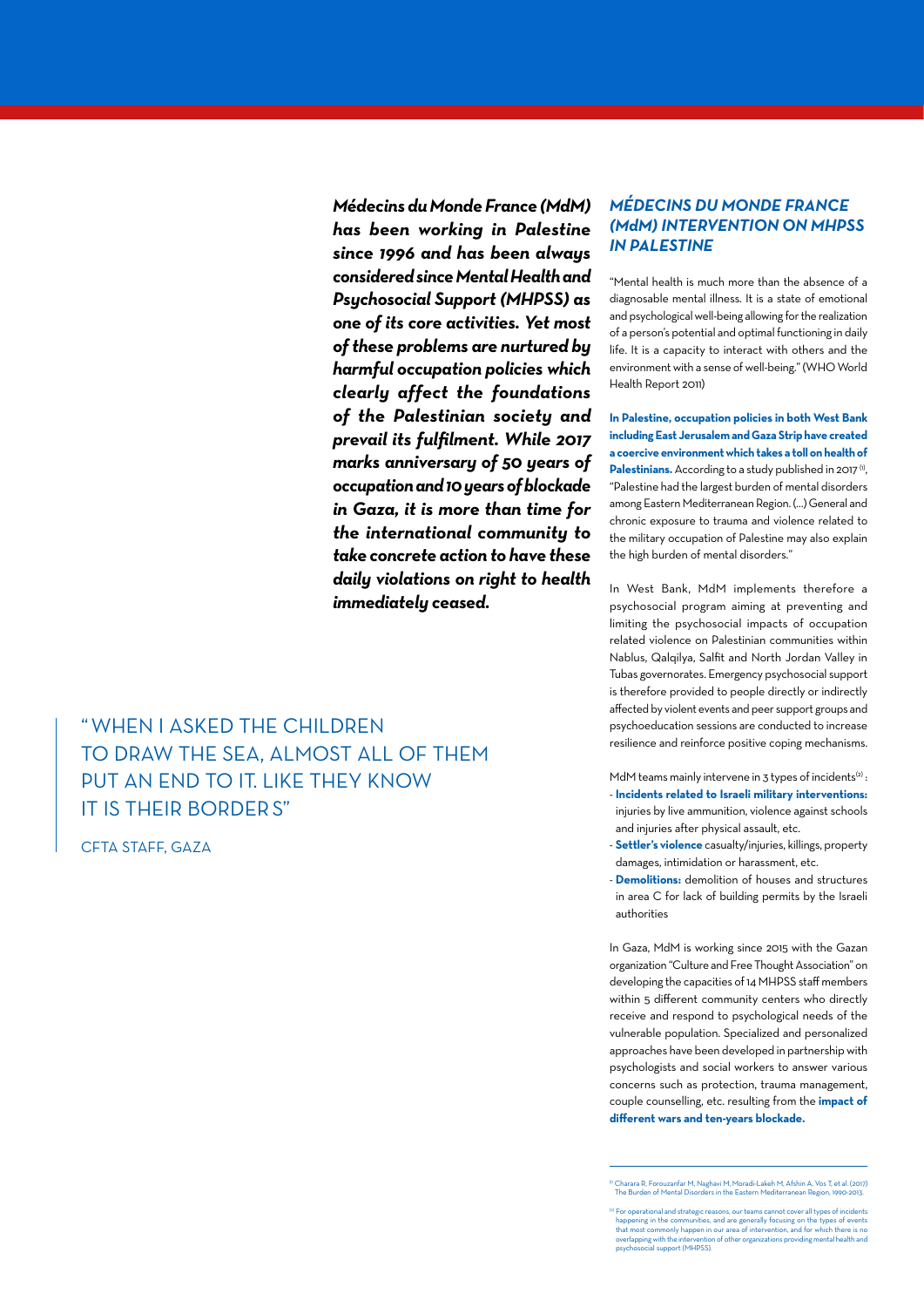<sup>(3)</sup> MdM figures do not represent the total number of critical incidents in Pale the term (which is necessarily higher) nor an overview of the types of incidents in<br>general, but only give inputs about the violence and the psychosocial impacts that<br>our teams witnessed in the field out of 568 persons wit our teams witnesse<br>in North-West Bank

(4) Monthly Humanitarian Bulletin, July 2017

(5) Psychological First Aid is defined as the first support to people affected by critical incidents, using active listening and reflecting emotions skills to mitigate the impact incidents, using active listening and reflecting emotion<br>of the reactions linked to the incident within 72 hours.

www.ho.int/features/2014/gazans-mental-health-services/en/

## *MAIN DATA REGARDING MDM MHPSS PROJECTS IN PALESTINE*

IN WEST BANK, CRITICAL INCIDENTS REMAIN A GLOOMY NORM

From the 1st of January 2017 to the 30th of July 2017, MdM teams have intervened following 109 critical incidents<sup>(3)</sup>, those in which a person or a group is exposed to death, death threat, actual or threatened serious injury, reaching a total number of 568 persons.

This figure shows a **clear increase of the number of critical incidents** over the last six months when compared with the previous period. Thus MdM noted an average of 3 incidents per week from May 2015 to September 2016 while nowadays is of 4 incidents per week.





The majority of MdM interventions is devoted to incidents related to Israeli Security Forces (ISF) use of force (62%), followed by settlers' violence incidents (32%) and demolitions (4%). The **context remains extremely volatile** but some trends could nonetheless be developed:

- There is a **notable increase of settlers' violence attacks in the first 6 months of 2017** compared to the previous period, which is in line with OCHA data<sup>(4)</sup>. The evacuation of the Amona outpost in February 2017 could also have an impact on the statistics with attacks "in response" to the decision of the Israeli High Court to evict settlers from the illegal outpost and relocate its habitants
- The evolution of incidents related to ISF or settlers can be explained by many different factors: political situation, escalation of violence and deployment of the army, actions leading to price tag attacks, etc.

The demonstrations during Palestinian prisoners' hunger strike in April and May 2017 might also have an influence on the increase of incidents and confrontations.

#### TOWARDS RECURRENT AND CONTINUOUS TRAUMA

These incidents have different impacts:

- A minority of people presents **severe and moderate disorders** and needs the intervention of mental health professionals
- A large percentage of people experiences legitimate **distress and other psychological reactions,** which regularly and continuously affect them and increase the risk of developing long term mental health difficulties such as for example post-traumatic stress disorder, anxiety, depression, substance misuse, precipitation of psychosis or other severe mental disorders.

Over the 568 persons individually visited, it appeared that more than 27% (156 people, the most affected ones) **were in need of Psychological First Aid**(5). They are being considered like the most impacted persons as they report more signs of acute stress and are at risk of developing Post-Traumatic Stress Disorders.

#### IN GAZA, A CONTINUOUS DETERIORATION THAT LEADS TO MUCH BEHAVIOURAL PROBLEMS

**In Gaza, the repetitive wars and the 10-years blockade have undermined the emotional, cognitive and behavioural structure of the individuals and local communities.** Thus in 2014 WHO was estimating that "20% of Gaza's population was suffering from a range of mental health challenges<sup>(6)"</sup>, with significant levels of depression and post-traumatic stress.

Today, the continuous deterioration in the sociopolitical situation creates an unpredictable and unforeseen future while the economic conditions of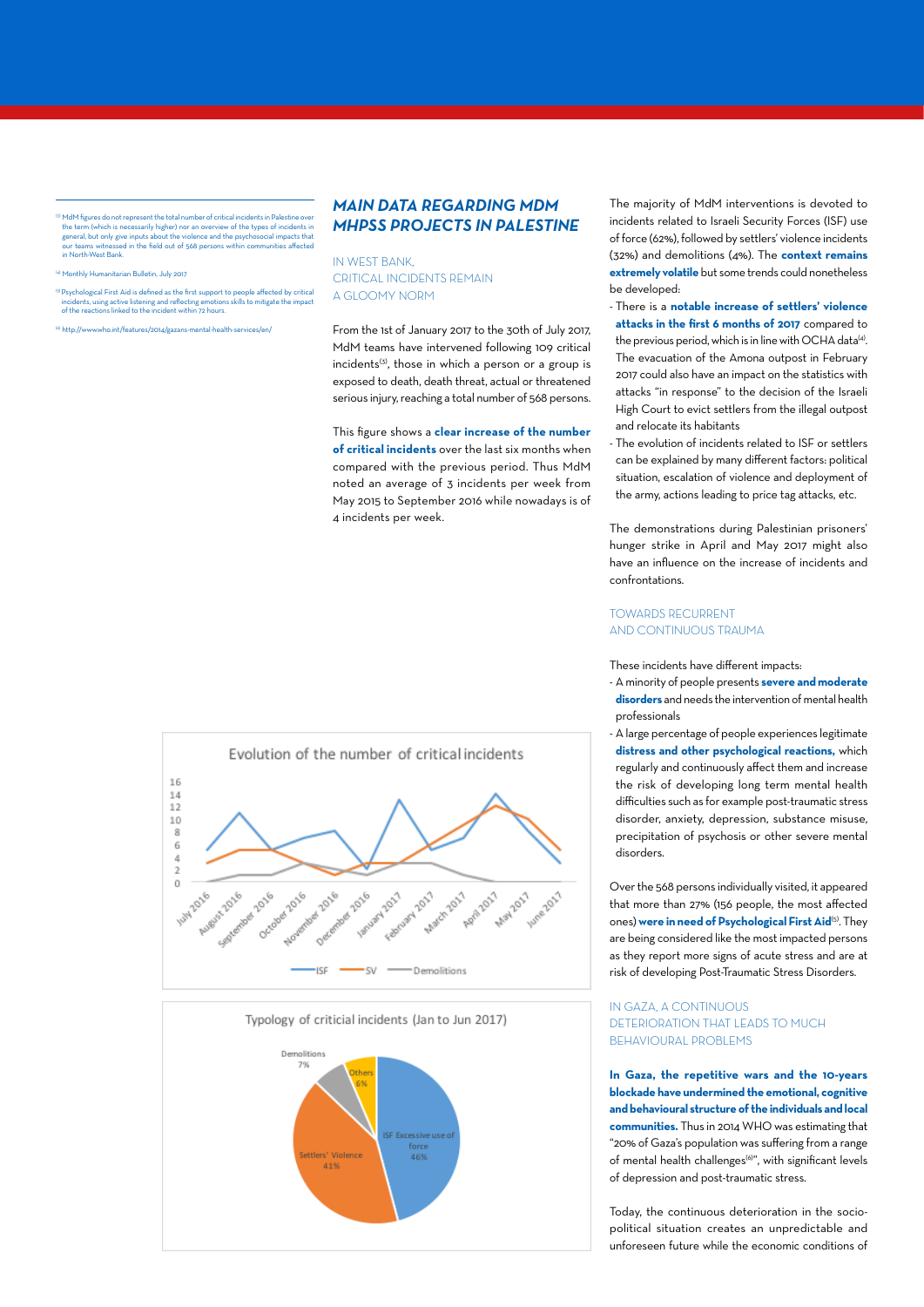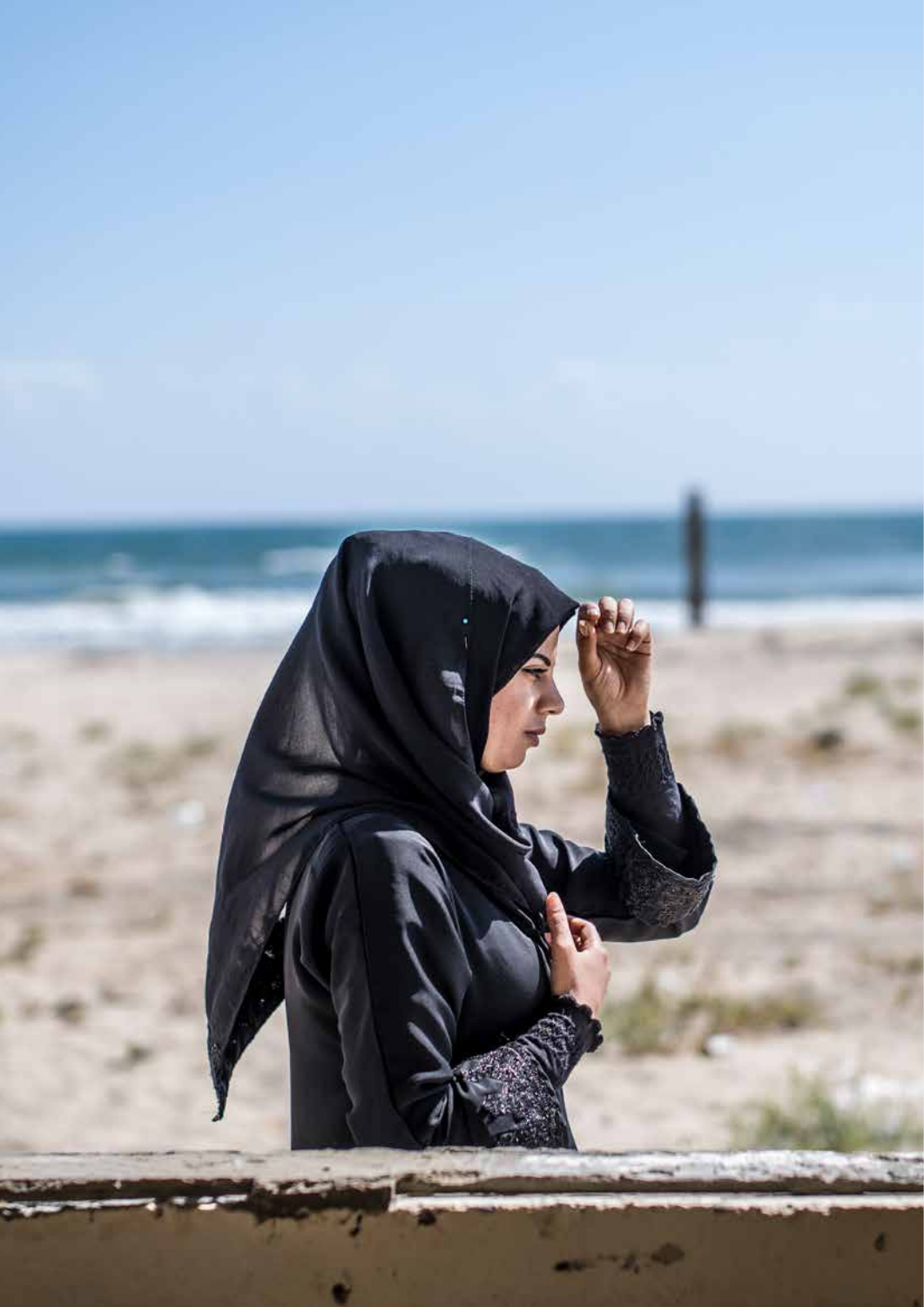## "I SAW THE TRAIN IN THE CARTOON MOVIE. I WISH WE HAVE ONE IN GAZA. BUT THE TRAIN IS TALLER THAN GAZA"

Y. 7 YEARS OLD



de-development often deprive fulfilment of family expectations in good condition. Positive coping mechanisms and high adaptive behaviour ammunition responses have allowed people to challenge stress and try to minimize the impact to the best extent they were able to. On the other hand, some worrying trends have arisen such as the excessive use and misuse of drugs like Tramadol or increasing suicide rate(7). **More and more people are reporting mild to moderate symptoms which still impede every-day life activities,** such as insomnia, fatigue, headaches, attention problems, etc. Difficulties are also dire for medical staff and it questions how can service providers support the resilience of Gazan people if the helpers themselves are also victims and struggling for their daily life needs. The increase in gender-based violence is also regularly assessed by medical and psychologists' teams despite lack evidence-based figures.

MdM-CFTA own methodology tools and assessment forms implemented in 3 different centers from Khan Younis and Rafah governorates allow the draft of preliminary trends regarding the main typology of problems. They are based on the daily field experience of psychologists and social workers and not on scientific/academic literature which is clearly missing regarding Gaza Strip. One's should also bear in mind that this categorization is mostly used for operational and programing issues; thus they should not be considered as rigid and/or clinical divisions or classification for beneficiaries, which may cause further harm. Moreover, MdM and CFTA acknowledge that

these services are different from the ones received in Mental Health Centers. The scope of MHPSS interventions is indeed limited to assist the community in facing continuous crisis, increase their resilience and coping skills and help them dealing with possible low and moderate symptoms or signs of psychological distress, as per CFTA's mandate.

MdM-CFTA data show a **clear predominance of behavioral problems (50%)**. This category includes issues such as over consumption of alcohol or drugs, aggressiveness, impulsive or unusual behavior, apathy, social isolation or regression in academic process. If they are more easily observable externally, they have also a greater negative impact on the person's social interactions, environment and relationships.

The **second more important item is linked to psychological problems (30%)**, counting anxiety, fear, stress, low self-esteem, frustration, anger, depression and suicidal thoughts. Such feelings are more internal and are not necessary easily noticed by relatives, but they do have a considerable negative impact on the daily functioning of the persons by lowering their abilities.

#### **Men represent 42% of the total beneficiaries while**

**women are 58%.** The most striking gap is within psychological problems which is made up of 66% of women against 34% of men. In general, women are still likely to be more negatively affected by the continuous deterioration of the humanitarian situation due to a

lack of social support mechanisms, high community expectations and more limited access to rights.

Some other trends could be also developed:

- More than 33% of people followed-up do **cumulate different manifestations and do present more than 1 sign by category of problem.**
- Trauma-related symptoms such as intrusive feelings, flashbacks, nightmares etc, are not amongst the most common identified problems. It seems that Gazans do not develop the full criteria of Post-Traumatic Stress Disorder but rather different low and/or moderate issues and symptoms. This could be explained by the socio-political background which gathers major critical crisis events (wars of 2008-9, 2012 and 2014) and a 10-years blockade which is causing slow but continuous deterioration in the access to basic needs.
- Problems of abuse (sexual or physical abuse, harassment, neglection etc.) are not as high as expected within the data collected (1%) but the sensitiveness of these issues does not allow individuals to likely share such information easily unless they have decided they need assistance.
- There is no significant difference in terms of geographical coverage between centers.

 $\sigma$  This trend is reflected by press articles but to be noted that no research or scientific data does exist on the question.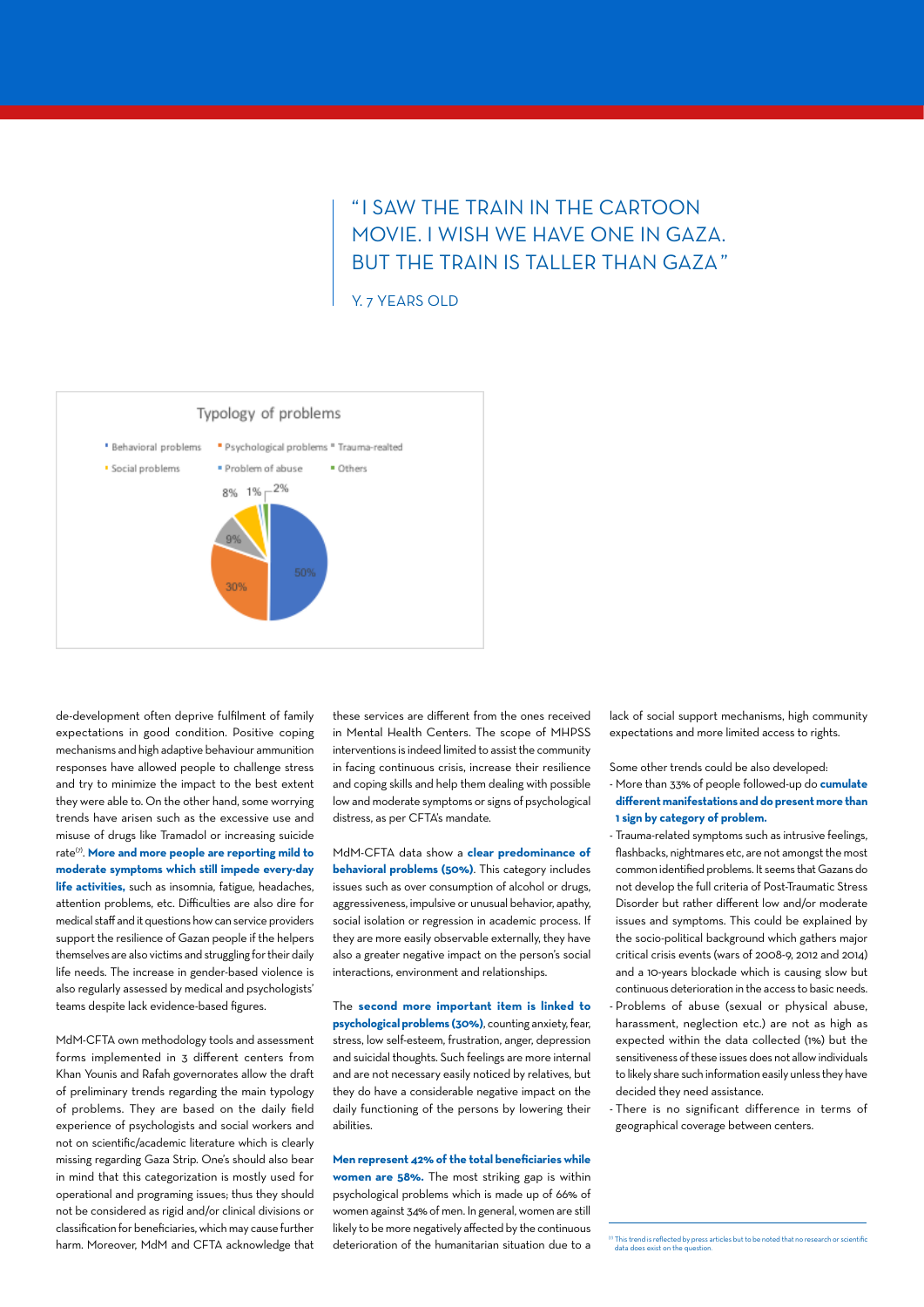

## *CASE STUDY: "THEY HAVE JUST KILLED MY SON'S DREAM"*

Mrs. Fatema (fictive name)<sup>(8)</sup> is a 67 years old lady, living in Qusra, village located in the south eastern of Nablus city. She's a widow who lives with her 30 years old single son in a simple house closed to one of the surrounding settlements of Qusra.

Fatema seemed really sad, stressed and worried when MdM social worker met her for the first time. In the fifth session, she expressed in a suffocated voice: «My son suffers from mental health as a consequence of ISF demolition. For years, he has had difficulties to sleep and nightmares. The story started 4 years ago when my son decided to start his own business; he invested all his savings and money in a small gas station project in the village. Three months later while the family was happy with the success of such project, my son was shocked to receive a demolition order from Israeli Forces saying that this project is on Area C and should be demolished. My son didn't believe the demolition would happen. Unfortunately, one week later, ISF came with bulldozers and killed my son's dream, happiness and future, they demolished the whole project with no mercy.»

#### Mrs. Fatema continued by crying:

«Since that day, my son has been psychologically sick, he stays at home and does not talk to anyone. I convinced him to go to a psychiatrist. He went once and took some medication, but now he refuses to continue with the medication or any kind of intervention, since the drugs are very expensive and hardly to be found. Four years of suffering, sadness and sorrow, but today I feel good because I can share this with the group, I feel much relieved by talking about this with the group".

### The peer-support group supported Mrs. Fatema with encouraging words:

"You are a good mother; despite adversity you are continuously supporting your son" which had a positive impact on her self-esteem. MdM team and the group calmed her down, and finished the session by sharing joyful feelings. Mrs. Fatema continued attending sessions. In the last one, MdM social worker asked her to meet her individually; as Mrs. Fatema seemed still depressed and really worried. The social worker talked with her about the possibility for her and her son to be referred to advanced mental health services which she accepted, hoping she would gain psychological comfort.

(8) Published with the written consent of the beneficiary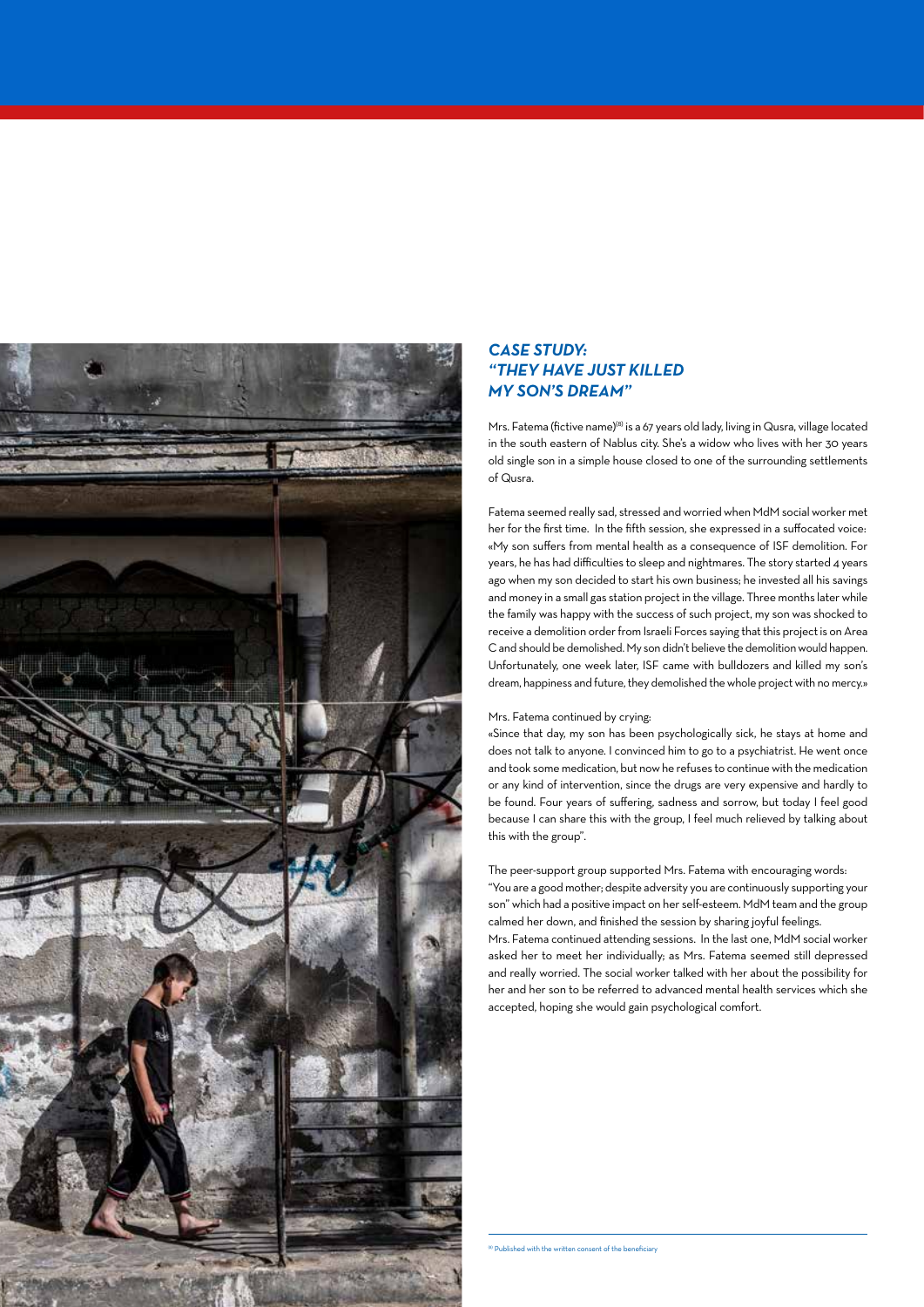## *CONCLUSION: "THERE CAN BE NO HEALTH WITHOUT MENTAL HEALTH AND EVERYONE IS ENTITLED TO AN ENVIRONMENT THAT PROMOTES HEALTH, WELL-BEING, AND DIGNITY(9)."*

In the wake of 50 years of occupation, Palestine has become a complex context in which communities are facing directly or indirectly multiple or continuous potential traumatizing events. **The environment of coercion and chronic violence in Palestine is therefore a serious source of concerns as it undermines communities' mental health and psychosocial balance, but also fuel feelings of frustration that could contribute to perpetuate the cycle of violence in the region,** in a context of prolonged military occupation of Palestinian territory, chronic violations of Palestinian human rights and the lack of accountability for violations of international law.

With provision of Psychological First Aid following critical incident, provision of Peer Support Groups and Psychoeducation sessions, MdM currently strives for a better response to these needs to minimize the impact. If crucial, these interventions remain palliative and **core issues cannot be solved through medical and external protection only and without consideration of the socio-political context.** Indeed, as recognized by the United Nations<sup>(10)</sup>, "Israel's occupation is a key driver of humanitarian need" and must be addressed by the international community.

**Under international humanitarian law, Israel, as the occupying power, has the duty to protect the Palestinian population.** Israeli authorities shall indeed take all measures to ensure respect for the «the right of everyone to the enjoyment of the highest attainable standard of physical and mental health», a fundamental right under the International Covenant on economic, social and cultural rights of 1966. Yet today, it must be noted that such services are not provided by the occupying power. The right to health and the delivery of humanitarian assistance are regularly hampered by the occupying power in violation with international humanitarian law and international human rights law.

Besides, many human rights organizations raised concerns about accountability and law enforcement on ISF soldiers suspected of harming Palestinians and their property and violent settlers. According to Yesh Din, there is an "ongoing failure to conduct exhaustive investigations that lead to indictments" (11). Over 80% of the complaints following cases of settlers' violence are closed due to a lack of serious police investigation, and the probability that a complaint submitted to the Israel Police by a Palestinian will lead to a conviction is only 1.9%(12). **This impunity encourages the repetition of the attacks and a drop within the official ratio of report and complain while settlement expansion continues in West Bank.** 

In Gaza, the 10 years' blockade amounts to collective punishment which is considered as illegal under humanitarian law. The situation of medical patients in need for referral is again direr as according to WHO in 2016 more than 60% of requests were denied or delayed without any further explanation. All these factors nurture a situation of frustration and sense of enclosure for Gazans which takes a toll on coping mechanisms.

Despite existing documentation, all these issues still **lack of comprehensive and robust data** about the MHPSS impact for the whole Palestinian territory, both in quantitative and qualitative way. For example, if United Nations Agencies are collecting and publishing regular data on Settlers' Violence, they remain centered on incidents resulting in casualties and property damage without taking into consideration or disaggregating intimidation and harassment which repetitively continue to have a huge impact on mental health and psychosocial situation of the population.

Today, humanitarian assistance from the international community is needed with sufficient funding to help coping with the situation, notably in context of emergencies. But a more **long-term support is also crucial to strengthen a sustainable national health system in collaboration with national authorities, service providers and civil society organizations.**  This is clearly visible in terms of MHPSS intervention where prevention should be developed as well as a better scale-up and geographical coverage of services throughout the territory and its integration within primary healthcare. It is also of paramount importance to raise awareness and counter stigma attached to mental health issues. These issues need to be tackled with the public Palestinian authorities which are also duty-bearers in this regard.

#### RECOMMENDATIONS

**MdM calls the international community to use all means and actions to ensure the end of the Israeli**  **occupation of all the Palestinian territory. MdM reminds all countries that both the Gaza blockade, the colonization in West Bank and the Separation Wall are illegal under international law. As Third-States Actors, other governments must urge the State of Israel to immediately cease these practices and policies.** 

As per legal obligation under International Human Rights Law and International Humanitarian Law, MdM reiterates that Israel, as an occupying power, has the obligation of:

- **Guarantee the right to safety to Palestinian people and protect them from any act of violence, including settlers' violence**
- **Assure that humanitarian assistance is not prevailed or hampered**
- **Ensure the ISF acts in accordance with international law enforcement standards**
- **Hold all perpetrators of violence accountable, notably violent settlers and effectively investigate all cases.**
- **Guarantee that medical patients from all Palestine could effectively and quickly get their medical treatment whenever needed**

As a health actor in Palestine, MdM witnesses daily that the occupation and related practices are structurally at the core of humanitarian and development needs, having notably a tremendous impact on the health of Palestinians. No sustainable change could therefore be achieved while this system prevails. Nevertheless, in order to meanwhile mitigate the impact of the occupation in the right to health of Palestinians, it is crucial that the international community:

- **Maintain a sufficient funding to the health system in Palestine**
- **Support the sustainable development of the Palestinian national health system in collaboration with public stakeholders, notably in efficiently answering MHPSS needs through the integration of MHPSS in primary health care and ensuring a good referral among the different levels of care**
- **Push for the development and monitoring of data collection processes able to monitor the health situation, in collaboration with public authorities and UN agencies.**

<sup>(9)</sup> UN Special Rapporteur on the right of everyone to the enjoyment of the highest attainable standard of physical and mental health, April 7th 2017

<sup>(10)</sup> Occupied Palestinian Territory Fragmented Lives Humanitarian Overview 2016, OCHA, May 2016

<sup>(11)</sup> http://www.yesh-din.org/infoitem.asp?infocatid=743

<sup>(12)</sup> http://www.yesh-din.org/infoitem.asp?infocatid=702